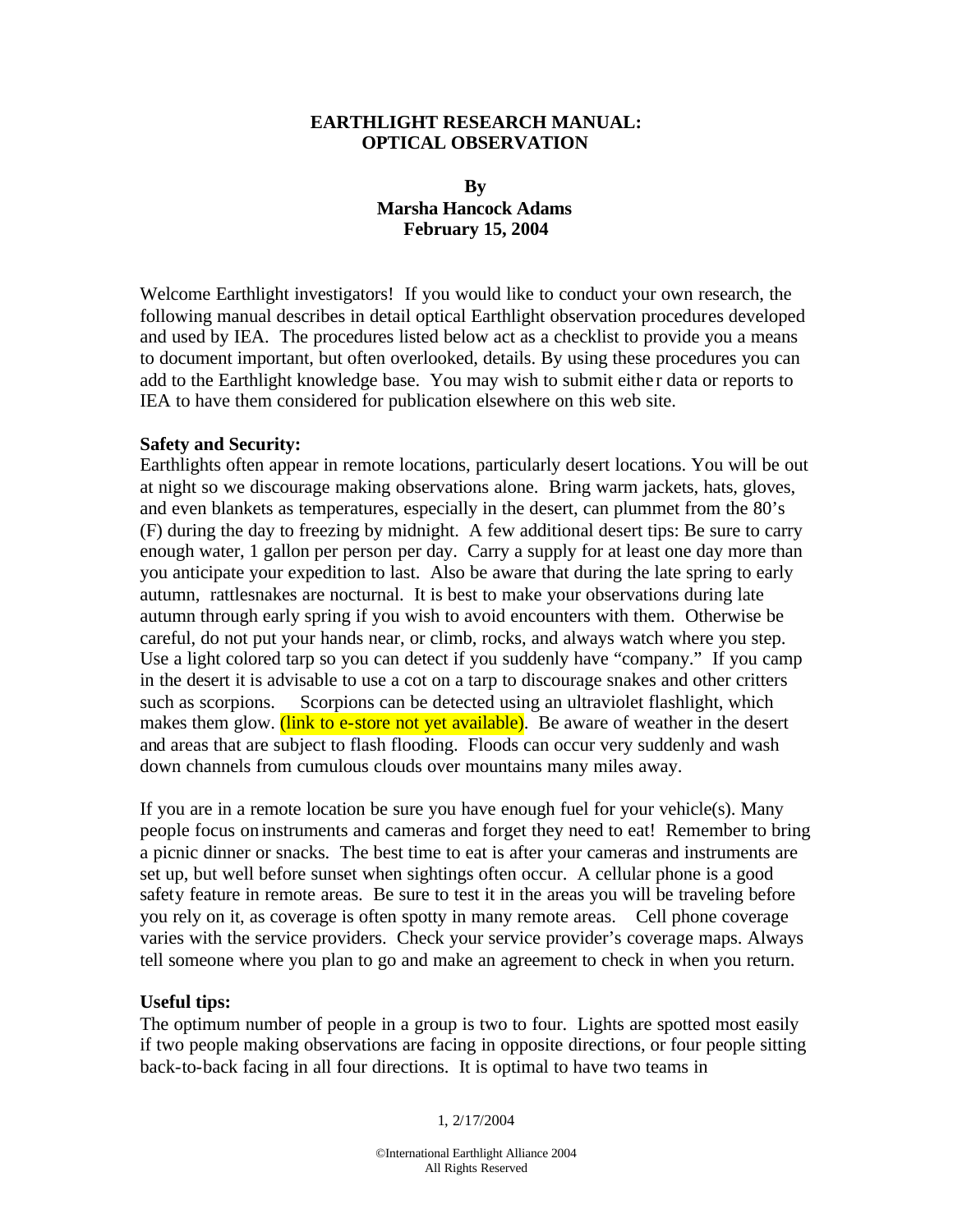communication by means of two-way radios so that Earthlight sightings can be triangulated and their distance and location determined. During the observation period, it is advisable to use no light other than red flashlights (Link to e-store). Any other color, including white, will interfere with the dark adaptation of your eyes, reducing your night vision and you will not be able to spot dim lights. Smoking tobacco also reduces night vision. It is a good idea to reduce talking to a minimum during observations. Many a light has "gotten away" while a listener politely waited rather than interrupt a talker to tell him about the light over his shoulder! If the area is subject to heavy dew, equipment can become wet before the observation night is over. Erecting a canopy or covering instruments with plastic will help. However, condensation can occur on instruments inside of plastic boxes that have been taken into the field from a warm room. Video cameras are particularly sensitive to condensation. Always carry a large supply of extra batteries of various types used in instruments and flashlights.

### **Observation site:**

If you plan to make observations on private property, first contact the property owners for their permission. Remember to clean up your observation site. Leave it cleaner than you found it. You want to keep the good will of Rangers and Property owners! If you observe in a national park, be aware that there is a law against using a magnetometer within park boundaries.

### **Standardization of Metrics**

Many of the measurements you will make can be made using various scales, or metrics. Converting these measurements to compare to anothe r's data often adds confusion and creates errors. To assure accuracy, IEA suggests standardizing on the following measurement systems.

First, for time, use Universal Time (UT), formerly called Greenwich Mean Time (GMT). Use of UT allows observers to compare data more easily with each other, and with government geophysical data. Use a 24-hour clock instead of AM and PM. Convert to the 24 hour clock by adding 12 to the hour, for instance  $4:00 \text{ PM} = 16:00$ . This is more accurate because people often forget to note AM or PM. It also allows you to make time calculations more easily. In the field you can use an inexpensive digital alarm clock set to UT to take your readings.

When recording dates (contained in waypoint names on your GPS see below), or in computer data files, use the six character format YYMMDD, or if you have room in your GPS waypoint title use the eight character format, YYYYMMDD. In this format February 14, 2004 would be represented as 040214 or 20040214. Do not use dashes or slashes in your dates. Use of this date format will allow you to sort and manipulate dates more easily than other date formats.

IEA has also standardized on use of magnetic compass bearings (as opposed to true) because no conversion is necessary for location. In order to be able to perform mathematical calculations easily, use degrees and decimal degrees DDD.ddddd, not

### 2, 2/17/2004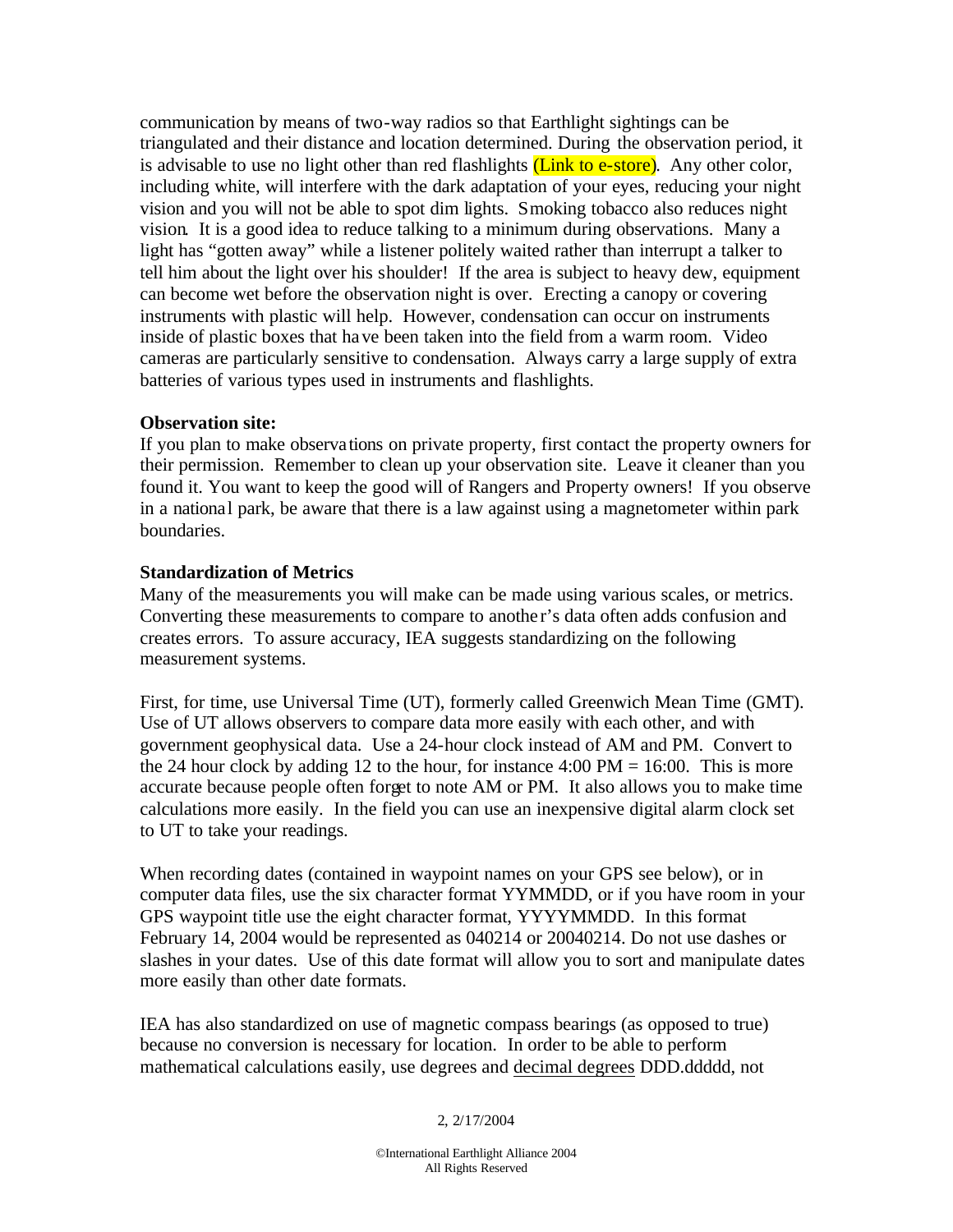minutes and seconds. Use a 0-360 degree compass, (some compasses use a different system--they range from 0-400 and should not be used). When reporting GPS location coordinates, generally five decimal places are used. In order to facilitate distance calculations, West Longitude and South Latitudes are preceded by a minus "-". 121.00000W degrees west would be -121.00000.

Distance measurements are best made in the system with which you are most familiar. For observers based in the US, use miles and feet. Observers, who live other countries where the metric system is used, use the metric system. Always set your instruments to the system with which you are most familiar regardless of where you are. It is important to use the distance measurement system you are most familiar with to reduce conversion errors when you are busy in the field. In order to exchange distance and size data internationally, these values can be converted later by computer when you analyze the data.

# **1) GENERAL SETUP**

- A) GPS SETUP
	- 1) Set GPS to Magnetic (not true)
	- 2) Set GPS to decimal degrees
	- 3) Set track on
	- 4) Set WAAS enabled if you have it
	- 5) Set time zone to Universal Time (GMT) use 24 hour clock
	- 6) Distance to your most familiar setting, miles and feet (US), or meters and km
- B) DATASCOPE SETUP:
	- 1) Set to Magnetic
	- 2) Set to decimal degrees
	- 3) Set time to UT
	- 4) Set time to 24 hour clock
- C) CHARGE/REPLACE BATTERIES

# **2) PREPARATION BEFORE GOING TO SITE:**

- A) Use atomic clock to set and synchronize UT (GMT) times on the following equipment...
	- 1) PST  $+8$  hours
	- 2) MST  $+7$  hours
	- $3)$  CST +6 hours
	- 4) EST  $+5$  hours
	- 5) Subtract one hour from all above during daylight savings time. UT itself does not change with daylight savings time.
- B) Video Cameras (take a picture of the clock).
- C) Film camera
- D) Laptop computer
- E) Datascope
- F) HP200LX or palmtop computer for radiation measurements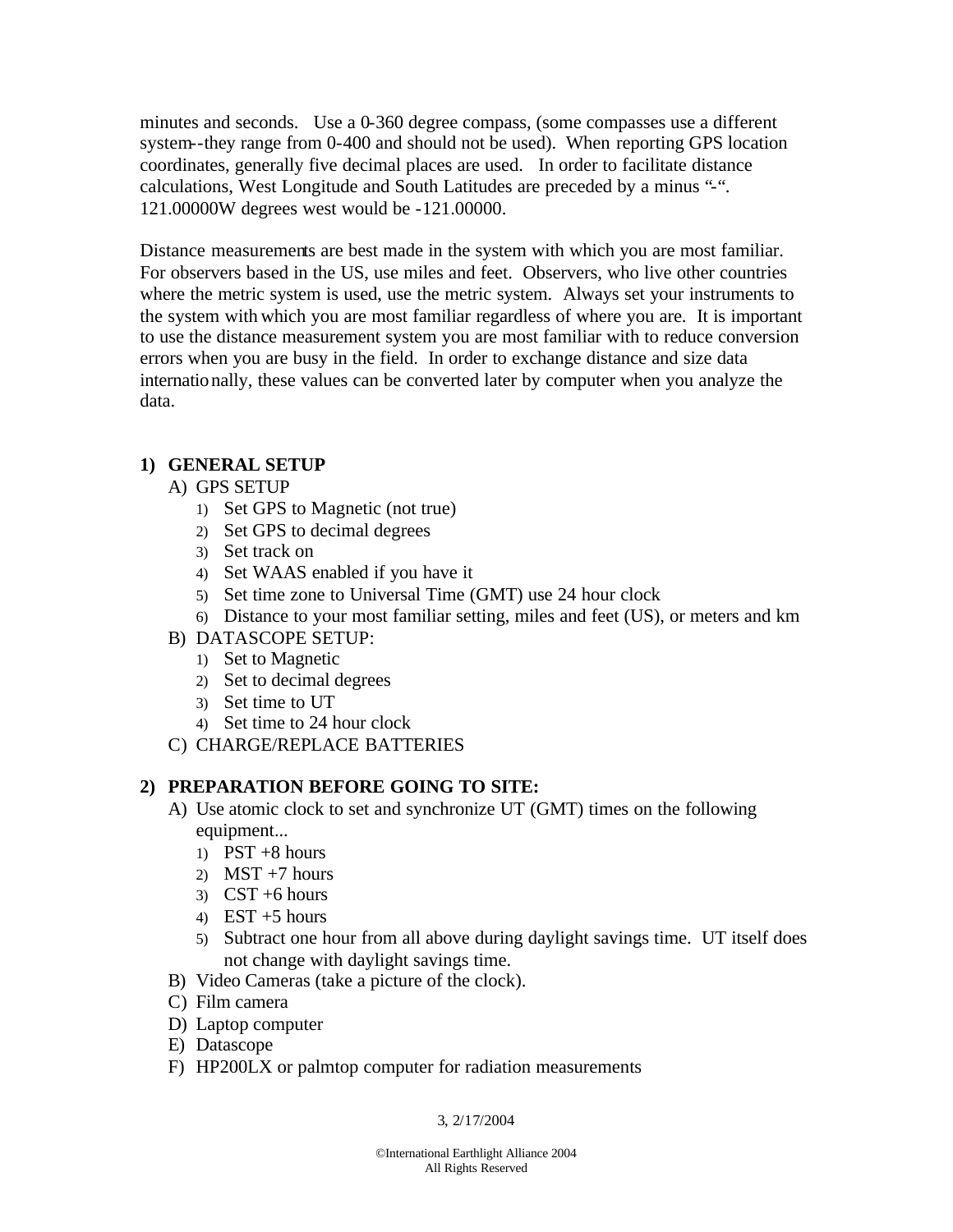- G) Check instruments
	- 1) Check lenses on equipment for dust. Clean if required.
	- 2) Check batteries in GPS
	- 3) Check/charge video camera batteries
	- 4) Check/charge FRS radio batteries
	- 5) Check batteries in night vision scope
	- 6) Compare magnetic compass to each of two data scopes. Recalibrate Datascopes if necessary.
	- 7) Check supply of videotape
	- 8) Check VLF system to confirm operational

## **3) PLAN TO ARRIVE AT SITE AT LEAST TWO HOURS BEFORE SUNSET (Bring a picnic dinner to eat after equipment is set up but before sunset)**

- A) Attach all cameras on their tripods. Take GPS Coordinates including elevation of each camera. Waypoint titles are often limited to 8 characters. Best to use two letters to signify the place and include date in Waypoint title YYMMDD as you may return to observe at the same site several times. An example waypoint title PT040213.
- B) Videotape all 360 degrees of the landscape turning the camera slightly overlapping the landscape in the viewfinder. Note the bearing of the center of the viewfinder and also note the exact bearings of important features such as mountains, roads, vegetation obstacles to horizon etc.
- C) Set out colored LED flashlights while looking through master video camera. Work with team member to place lights at exact degrees of cardinal points from one of the cameras. (0,090,180,270) Use measuring tape to place flashlights 75 feet from the master camera. (So that color and intensity can be "calibrated" and compared to earthlights)
	- 1) White  $=North = 0$  degrees  $=(snow)$
	- 2) Red= South=  $180$  degrees =(warm)
	- 3) Blue = West = 270 degrees =  $(ocean)$
	- 4) Green= East = 090 degrees =(mountains)
- D) Take the bearing of each colored LED light from each camera.
- E) Photograph colored LED light positions at dusk so colored LED light colors as well as landscape can be seen, by all cameras. Also, take one picture showing the date, site, equipment setup, and camera number/name for each camera.
- F) Take GPS coordinates including elevation of each flashlight.
- G) If Earthlights are expected to appear in a particular direction, place purple and amber lights 30 degrees between the cardinal point lights. Take their GPS positions. They can be used as a backup to determine bearings, and to determine the zoom level of the camera (important to estimate size and brightness).

### **4) GENERAL PROCEDURES:**

- A) Use 24 hour clock settings
- B) Set all clocks in all devices to nearest second UT (GMT)

4, 2/17/2004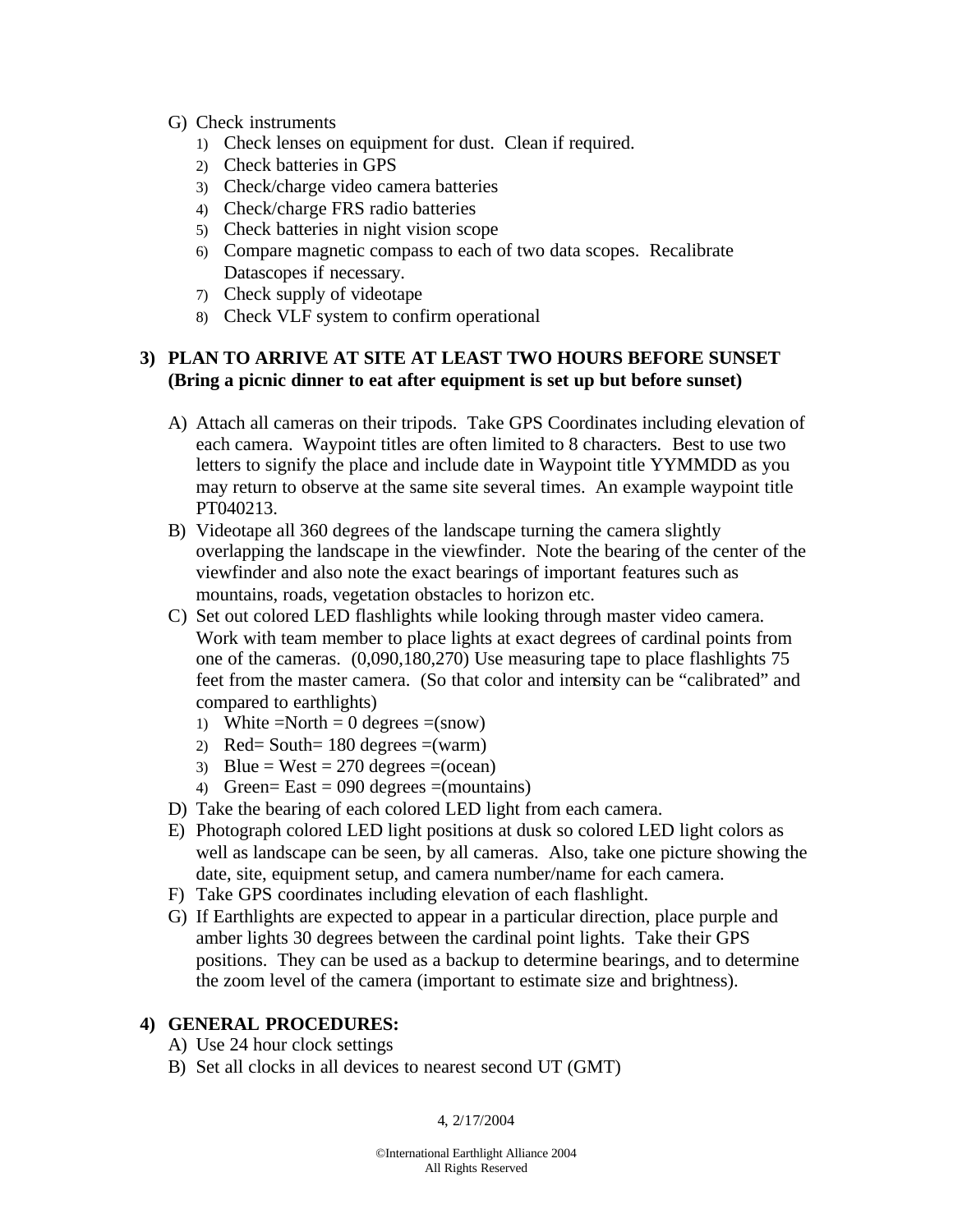- C) Use manual camera settings.
	- 1) Set video
		- (a) Camera lens focus to infinity and aperture to maximum.
	- 2) Set still camera
		- (a) Lenses to infinity.
		- (b) If you expect dim distant lights use maximum aperture (lowest *f* number)
		- (c) If you expect bright closer lights using a high aperture, number and longer exposure may give better focus.
		- (d) Use bulb setting if available, otherwise use night setting or longest possible exposure
			- (i) Use exposure times from 30 seconds to 5 minutes depending on ambient light and earthlight intensity. It is a good idea to take several pictures at different exposure times.
- D) Set up at least one video camera (the master) to record continuously. This will be the master video and audio log that will record all sightings. It is helpful to have a headset and microphone attached to this camera. Describe all events loudly, so that the camera can "hear"/record them. When a team member makes a comment, the master camera person should repeat it so that the camera is sure to record it. Include the following data in your spoken observations:
	- 1) All observations,
		- (a) Magnetic bearings of Earthlights
		- (b) Weather changes
		- (c) People arriving or leaving
		- (d) Equipment failures
		- (e) Battery changes
		- (f) New data file creation
		- (g) All changes to camera settings
		- (h) Changes to other equipment
		- (i) Observations that may be needed later during analysis.
- E) Photography techniques
	- 1) When photographing or videotaping an earthlight always try to have the horizon or a reference light in the photograph. Yard and ranch lights can be used, but your colored LED lights are better.
	- 2) Always use tripods--handheld cameras produce artificial "motion."
- F) You will use several videotapes during an observation. Announce date, time, and location at the beginning of each tape in case there was an error setting the video camera time. Announcing the location is very important….dark looks the same everywhere.
- G) On the first master tape, record who is present in the research party on that date.
- H) When light is observed, you need to tell others where to look. Yell "light," then the direction determined by the color of the LED flashlight, and distance from horizon by "ground," "horizon," or "high." That should be enough information to allow others to quickly find it.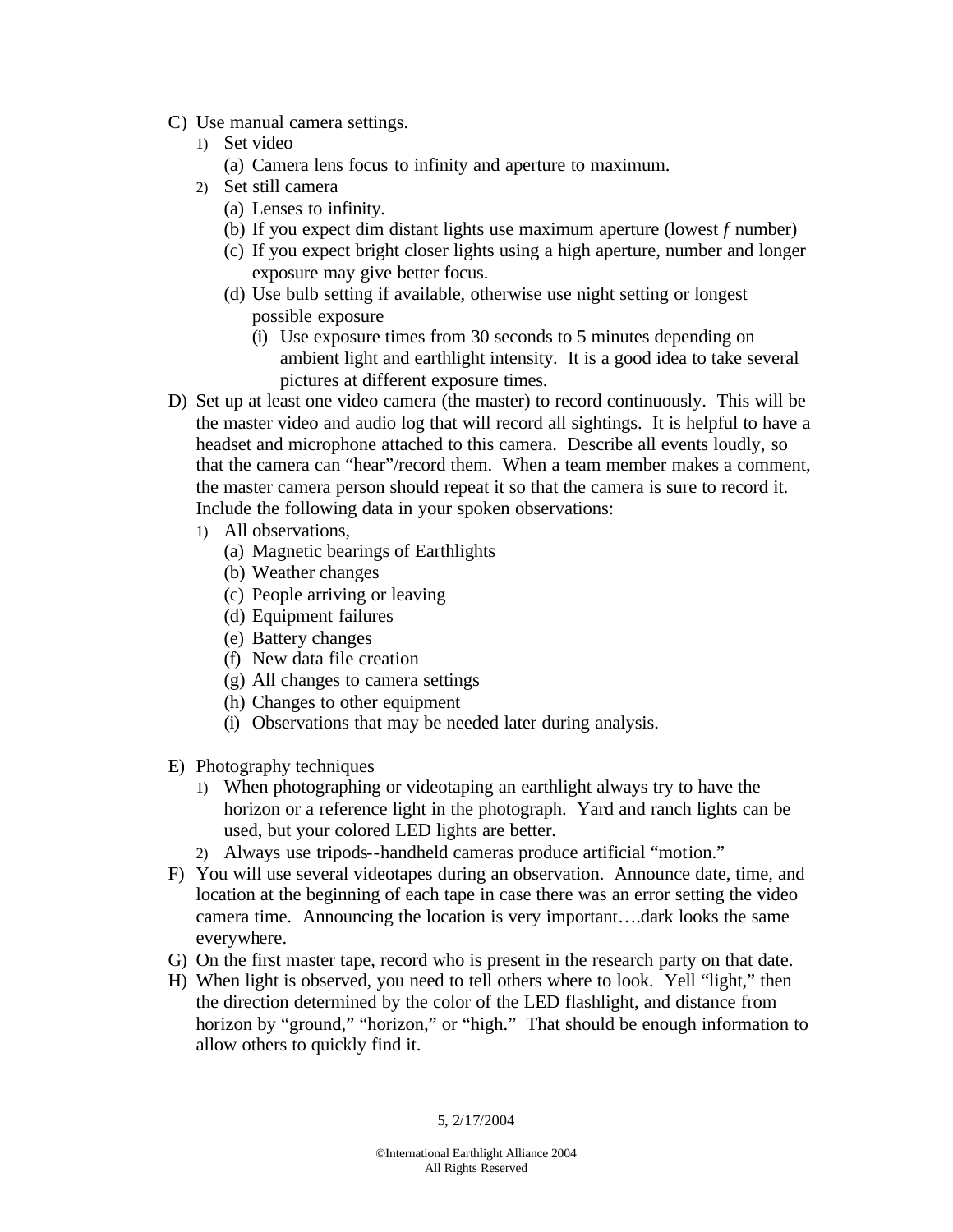- I) Do not try to determine the nature of a light unless it is clearly a car on a known road.
- J) Photograph and/or videotape all possible Earthlights--decide what they are later by reviewing video or photograph... Film and tape are cheap, opportunities are rare.
- K) Determine bearing of all lights.
- L) Note time that a possible Earthlight appeared. Keep a clock nearby set to UT to record the time. If you use your wristwatch, speak the time to the camera and write a note that you are using local time.
- M) If a possible Earthlight is moving, take additional bearings and note times of each bearing
- N) If a light disappears on video camera, continue photographing the area for at least a minute after light goes out
- O) Use only red flashlights to take readings and walk around to keep your eyes acclimated to the dark.
- P) If possible, look at the computer screen to see if any instruments have recorded any unknown readings. If so, make a voice note of it on the master video camera.

## **5) REMOTE TEAM:**

- A) Set GPS track ON
- B) Walk or drive to remote location preferably in the daylight
- C) Attempt to separate by at least a mile. Two miles or more are better. Radio contact is the limitation.
- D) When outbound, continuously check for radio contact. Move to another location if contact is lost or retrace position to last radio contact.
- E) Get in a location where radio transmission quality is good. It will be difficult to change after dark.
- F) Take GPS waypoints that includes date in the form YYMMDD. Be sure to include elevation.
- G) Take note pad to jot down bearings and times of lights.
- H) If possible take camera gear
- I) Recording/reporting a light
	- 1) Take a bearing
	- 2) Report light by radio to master camera of base team
	- 3) Report bearing of light after asking if master camera is ready to copy
	- 4) Report additional observations
	- 5) Take notes of observations
		- (a) Time
		- (b) Bearing
		- (c) Distance if possible
		- (d) Motion
		- (e) Color
		- (f) Character etc.
	- 6) For a longer duration Earthlight try to synchronize taking of bearings with the base team.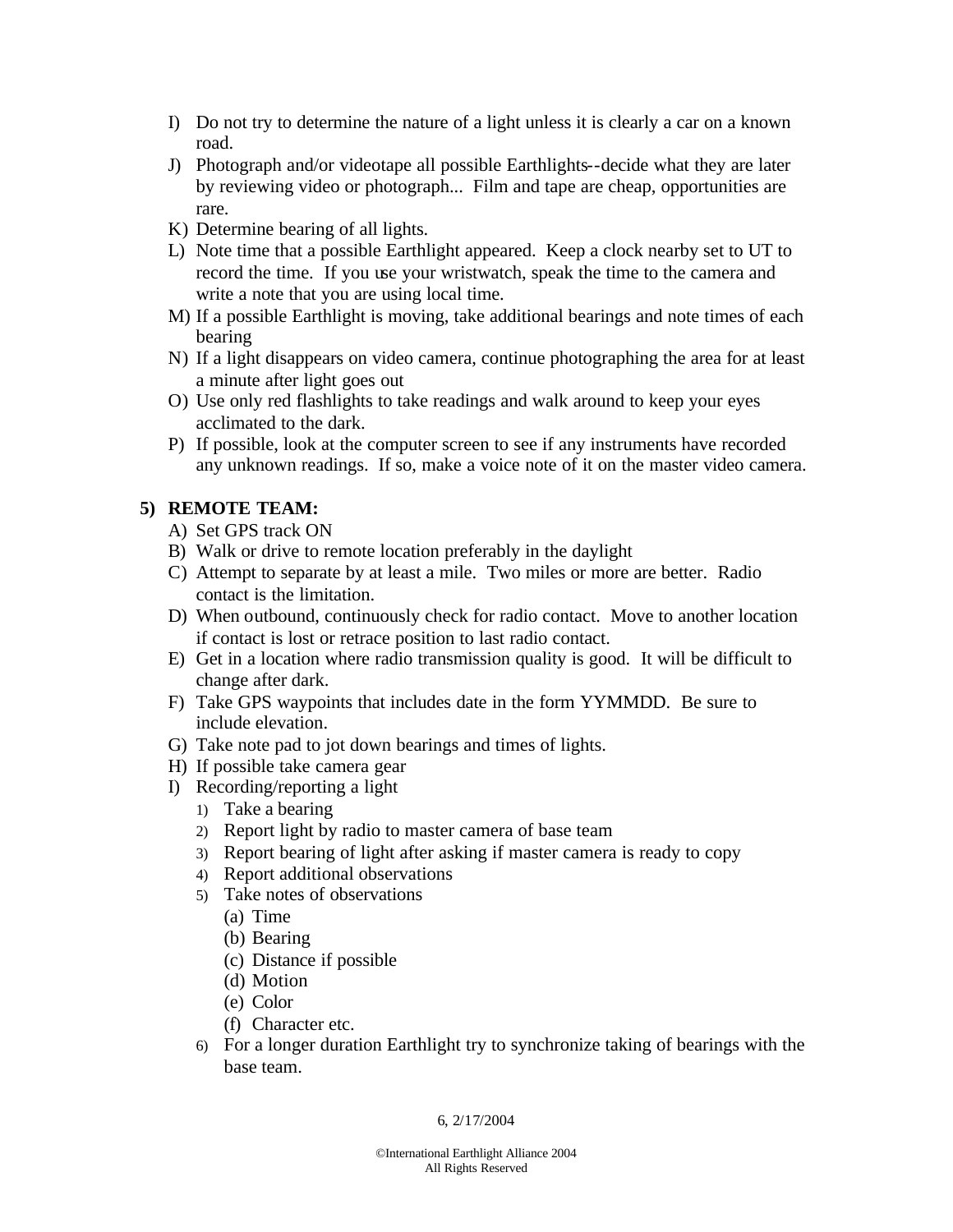## **J) RADIO PROCEDURES:**

- 1) Hold the radios close to the camera microphone or wear radio on clip that you can attach to yourself near your shoulder.
- 2) Repeat radio messages back to the sender and simultaneously into the master camera microphone to verify it was heard correctly
- 3) Communicate with other team(s) by radio to attempt to observe same light
- 4) Remote team should inquire if master camera person is "ready to copy" (sometimes camera person will be busy photographing a light or recording local bearing)
- 5) Check to see if bearings reported make sense
- 6) When reporting bearings always report leading zeros. Such as 20 degrees, you would say zero two zero degrees.
- 7) Say "zero" not the letter "O".

## **6) AFTER EXPEDITON:**

- A) Download GPS tracks and waypoints into computer
- B) Plot bearings of lights on computer determine distance and GPS coordinates using GPS or Map software. The process of locating a light using bearings from two teams is called *triangulation*. The position of the light is calculated from knowing the coordinates of each team and the bearing of the light from each. If you draw a line on each bearing from the coordinates of each team, the light will be located at the intersection of the bearings.
- C) Explore area where lights were triangulated, check for
	- 1) Active roads
	- 2) Ranch or house lights
	- 3) Stadium lights
	- 4) Farms with tractors or harvesting machines
	- 5) Air strips
	- 6) Reflective objects
	- 7) Railroad tracks
- D) Review video tape using a video log form:
	- 1) Capture still video frames of interesting lights
		- (a) Video frame picture data:
			- (i) Tape #
			- (ii) Date,
			- (iii) Time,
			- (iv) Video frame number
			- (v) Put a descriptive caption in the name of the photo
		- 2) Listen to sound track of video
			- (a) Record bearings of lights
			- (b) Other comments from observers
			- (c) Make note of exact times from camera timestamp
		- 3) Make AVI or MPEG video clips of interesting activity. Note date, time, and location.